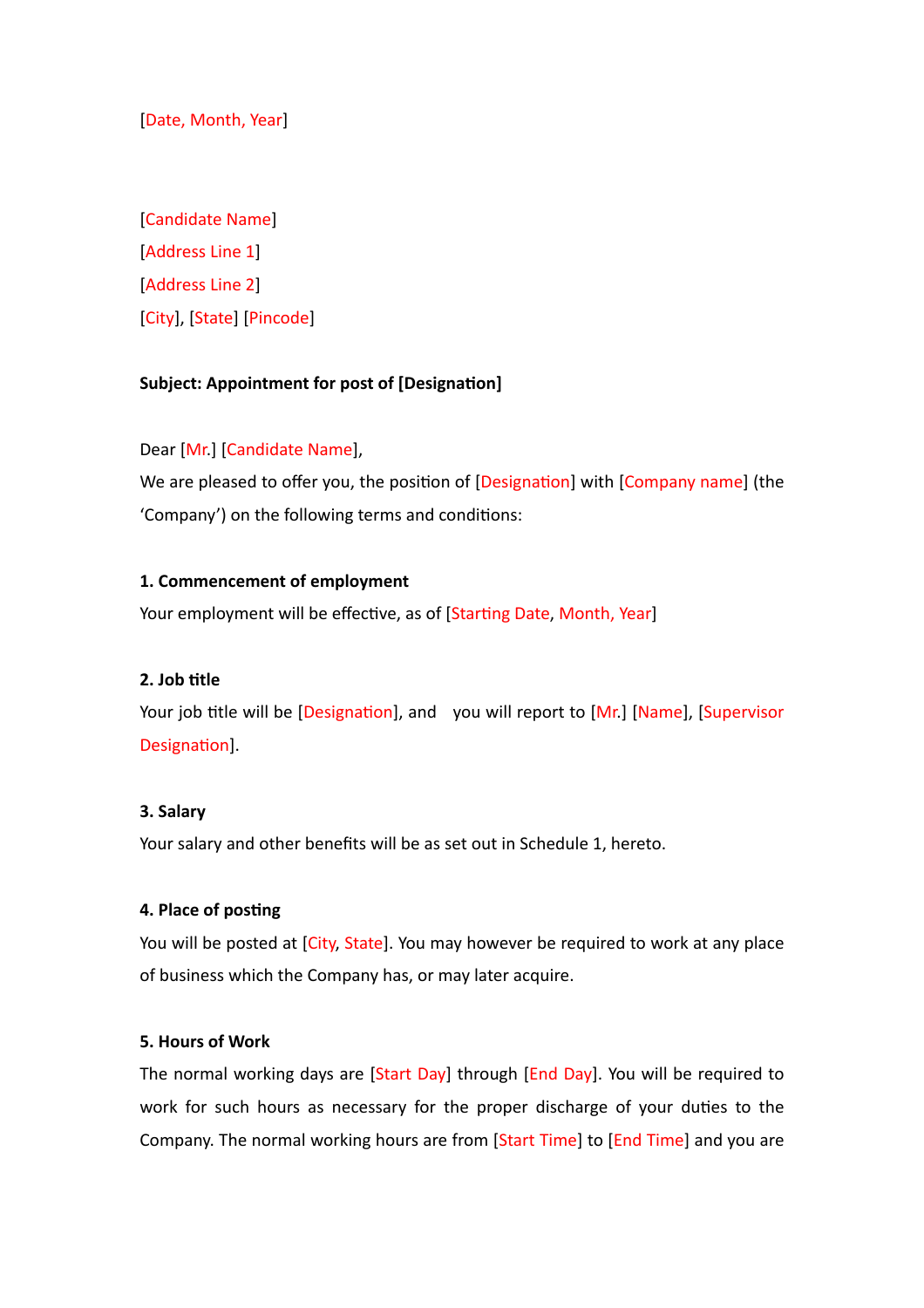expected to work not less than [Number of Hours] hours each week, and if necessary for additional hours depending on your responsibilities.

#### **6. Leave/Holidays**

- 6.1 You are entitled to casual leave of [Casual Leave] days.
- 6.2 You are entitled to [Sick Leave] working days of paid sick leave.
- 6.3 The Company shall notify a list of declared holidays in the beginning of each year.

#### **7. Nature of duties**

You will perform to the best of your ability all the duties as are inherent in your post and such additional duties as the company may call upon you to perform, from time to time. Your specific duties are set out in Schedule II hereto.

#### **8. Company property**

You will always maintain in good condition Company property, which may be entrusted to you for official use during the course of your employment and shall return all such property to the Company prior to relinquishment of your charge, failing which the cost of the same will be recovered from you by the Company.

## **9. Borrowing/accepting gifts**

You will not borrow or accept any money, gift, reward or compensation for your personal gains from or otherwise place yourself under pecuniary obligation to any person/client with whom you may be having official dealings.

#### 10. Termination

10.1 Your appointment can be terminated by the Company, without any reason, by giving you not less than [Notice] months' prior notice in writing or salary in lieu thereof. For the purpose of this clause, salary shall mean basic salary.

10.2 You may terminate your employment with the Company, without any cause, by giving no less than [Employee Notice] months' prior notice or salary for unsaved period, left after adjustment of pending leaves, as on date.

10.3 The Company reserves the right to terminate your employment summarily without any notice period or termination payment, if it has reasonable ground to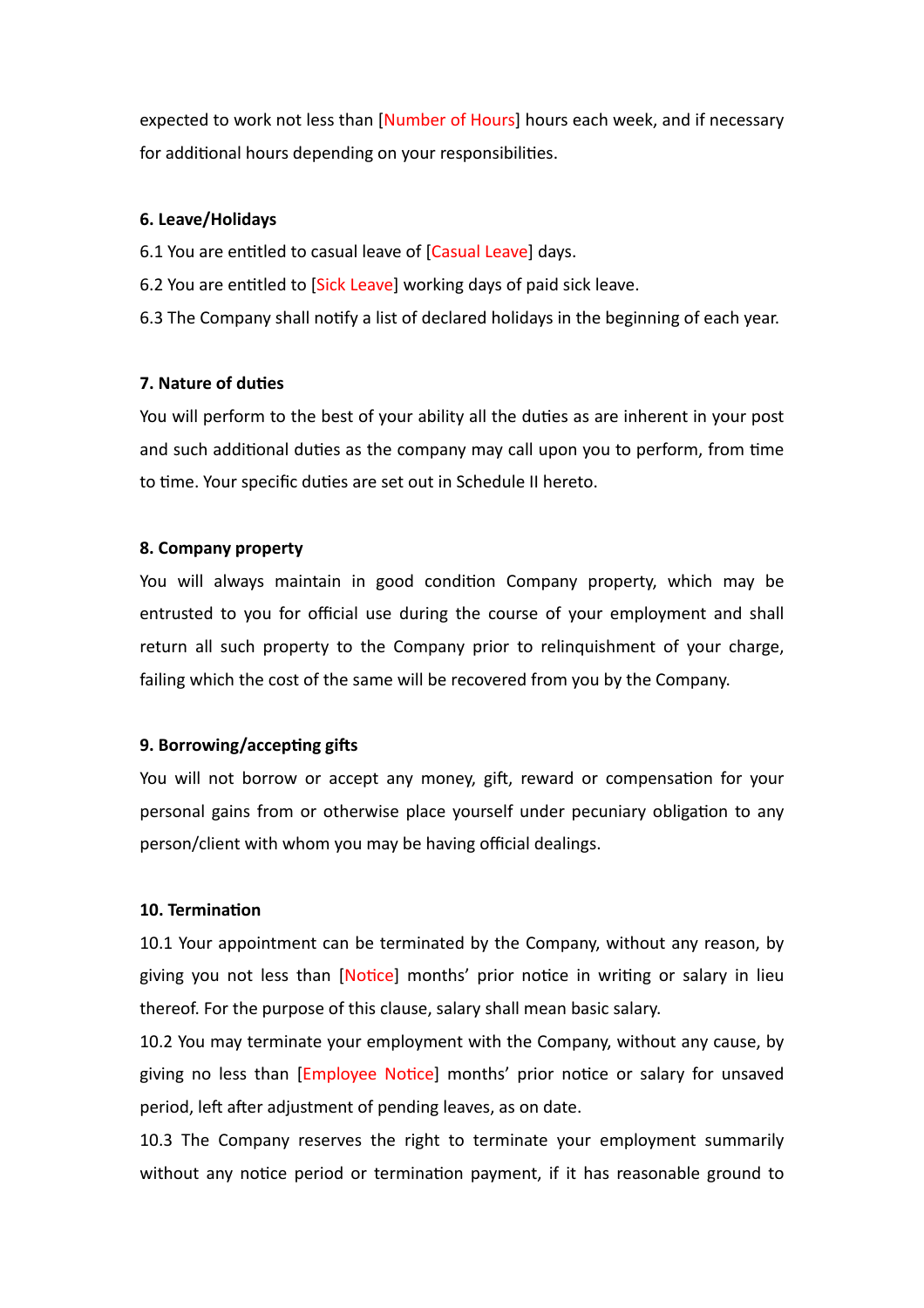believe you are guilty of misconduct or negligence, or have committed any fundamental breach of contract or caused any loss to the Company.

10. 4 On the termination of your employment for whatever reason, you will return to the Company all property; documents and paper, both original and copies thereof, including any samples, literature, contracts, records, lists, drawings, blueprints, letters, notes, data and the like; and Confidential Information, in your possession or under your control relating to your employment or to clients' business affairs.

#### **11. Confidential Information**

11. 1 During your employment with the Company you will devote your whole time, attention and skill to the best of your ability for its business. You shall not, directly or indirectly, engage or associate yourself with, be connected with, concerned, employed or engaged in any other business or activities or any other post or work part time or pursue any course of study whatsoever, without the prior permission of the Company.

11.2 You must always maintain the highest degree of confidentiality and keep as confidential the records, documents and other Confidential Information relating to the business of the Company which may be known to you or confided in you by any means and you will use such records, documents and information only in a duly authorized manner in the interest of the Company. For the purposes of this clause 'Confidential Information' means information about the Company's business and that of its customers which is not available to the general public and which may be learnt by you in the course of your employment. This includes, but is not limited to, information relating to the organization, its customer lists, employment policies, personnel, and information about the Company's products, processes including ideas, concepts, projections, technology, manuals, drawing, designs, specifications, and all papers, resumes, records and other documents containing such Confidential Information.

11.3 At no time, will you remove any Confidential Information from the office without permission.

11.4 Your duty to safeguard and not disclose Confidential Information will survive the expiration or termination of this Agreement and/or your employment with the Company.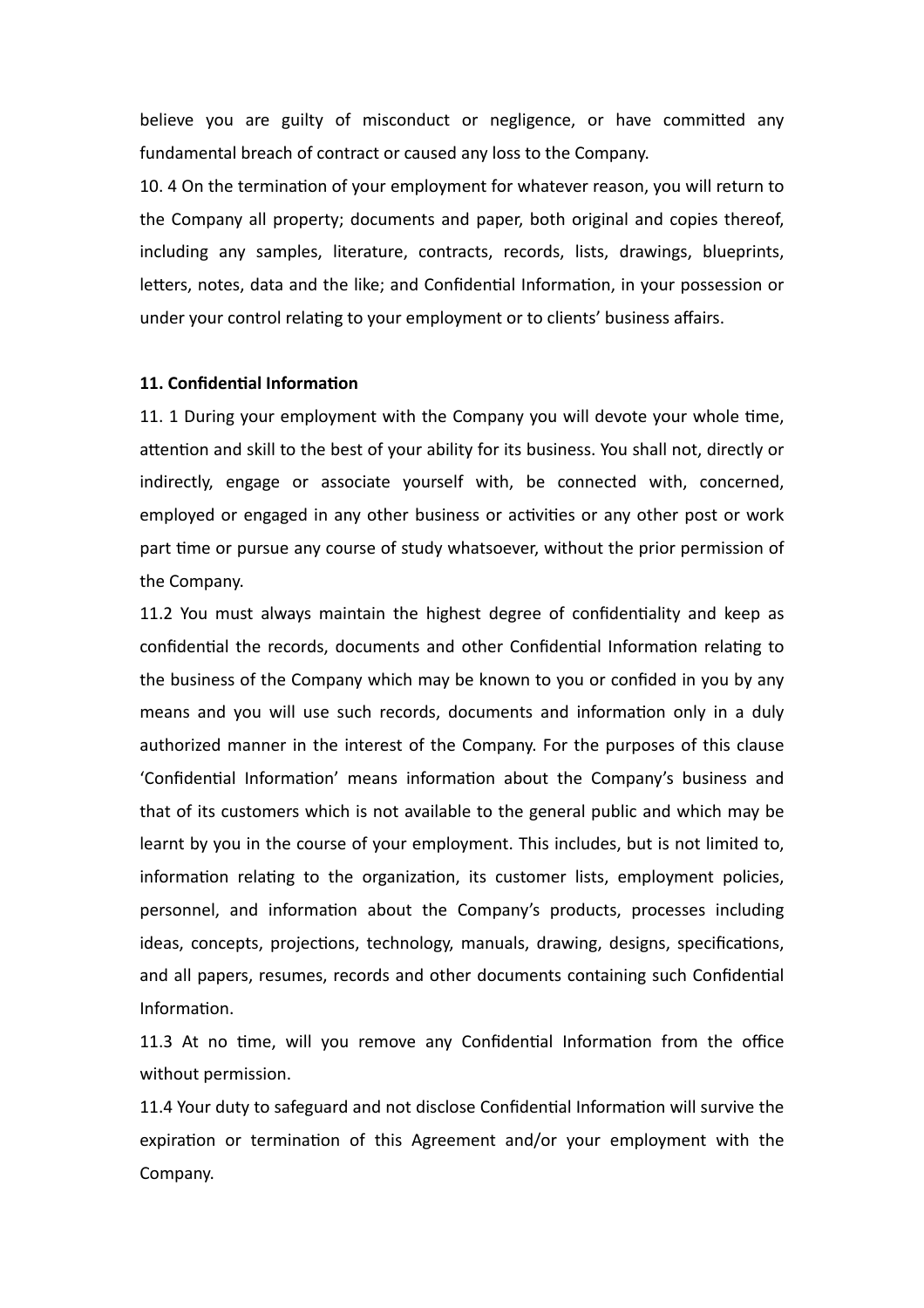11.5 Breach of the conditions of this clause will render you liable to summary dismissal under clause above in addition to any other remedy the Company may have against you in law.

#### 12. Notices

Notices may be given by you to the Company at its registered office address. Notices may be given by the Company to you at the address intimated by you in the official records.

## **13. Applicability of Company Policy**

The Company shall be entitled to make policy declarations from time to time pertaining to matters like leave entitlement, maternity leave, employees' benefits, working hours, transfer policies, etc., and may alter the same from time to time at its sole discretion. All such policy decisions of the Company shall be binding on you and shall override this Agreement to that extent.

## 14. Governing Law/Jurisdiction

Your employment with the Company is subject to Indian laws. All disputes shall be subject to the jurisdiction of [High Court] [State] only.

## **15. Acceptance of our offer**

Please confirm your acceptance of this Contract of Employment by signing and returning the duplicate copy.

We welcome you, and look forward to receiving your acceptance and to working with you.

Yours Sincerely,

[Name of Supervisor] [Supervisor Designation] [Date]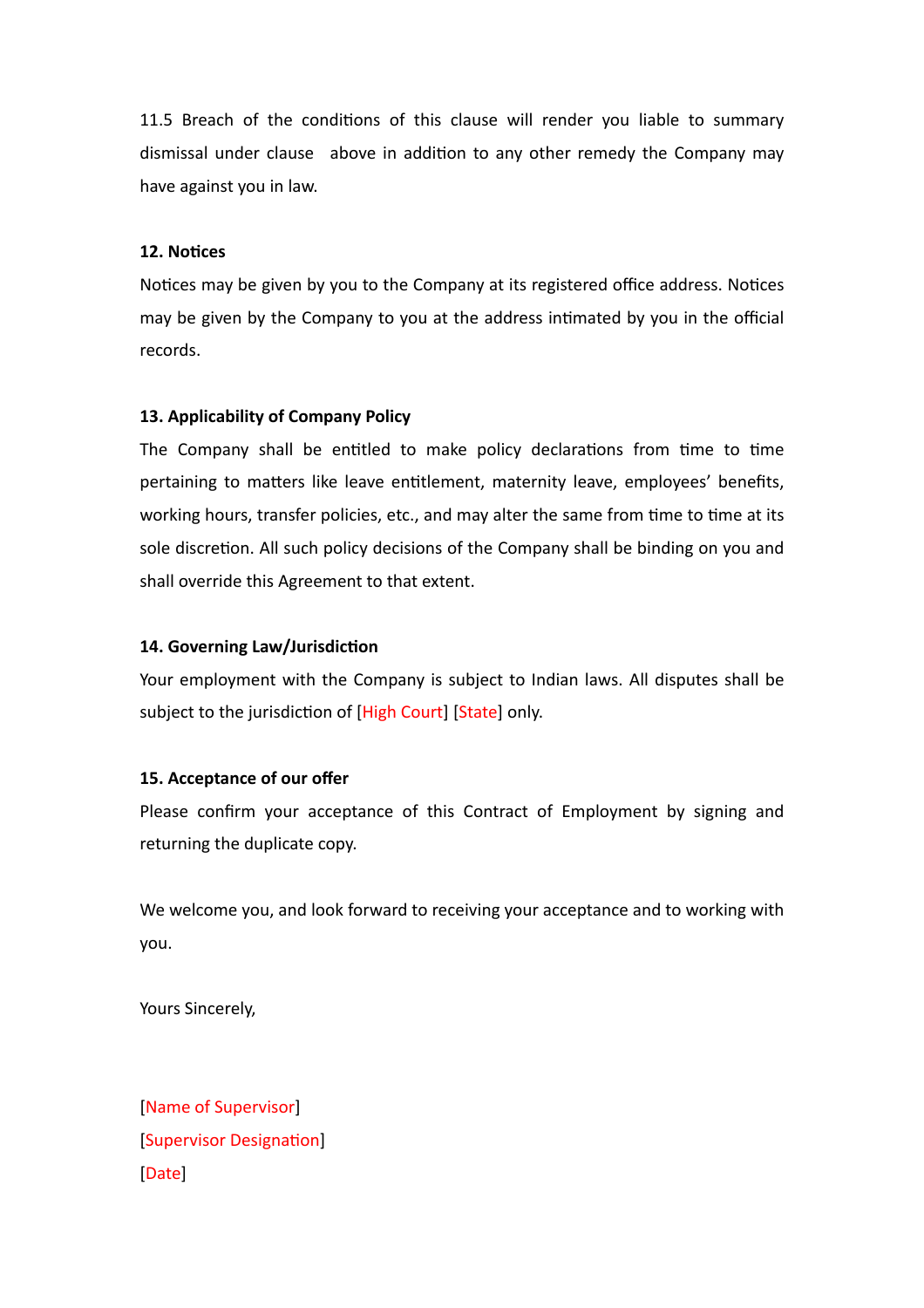## **Schedule I - Compensation Details**

## **Salary Structure**

| <b>Basic Salary</b>        |  |
|----------------------------|--|
| House rent allowance       |  |
| Medical allowance          |  |
| Leave travel allowance     |  |
| <b>Additional Benefits</b> |  |
| Performance incentive      |  |
| <b>PF Contribution</b>     |  |
| <b>ESI Contribution</b>    |  |
| <b>Stock Option</b>        |  |
| Car                        |  |
| Telephone                  |  |

Note: You will receive salary, and all other benefits forming part of your remuneration package subject to, and after, deduction of tax at source in accordance with applicable law.